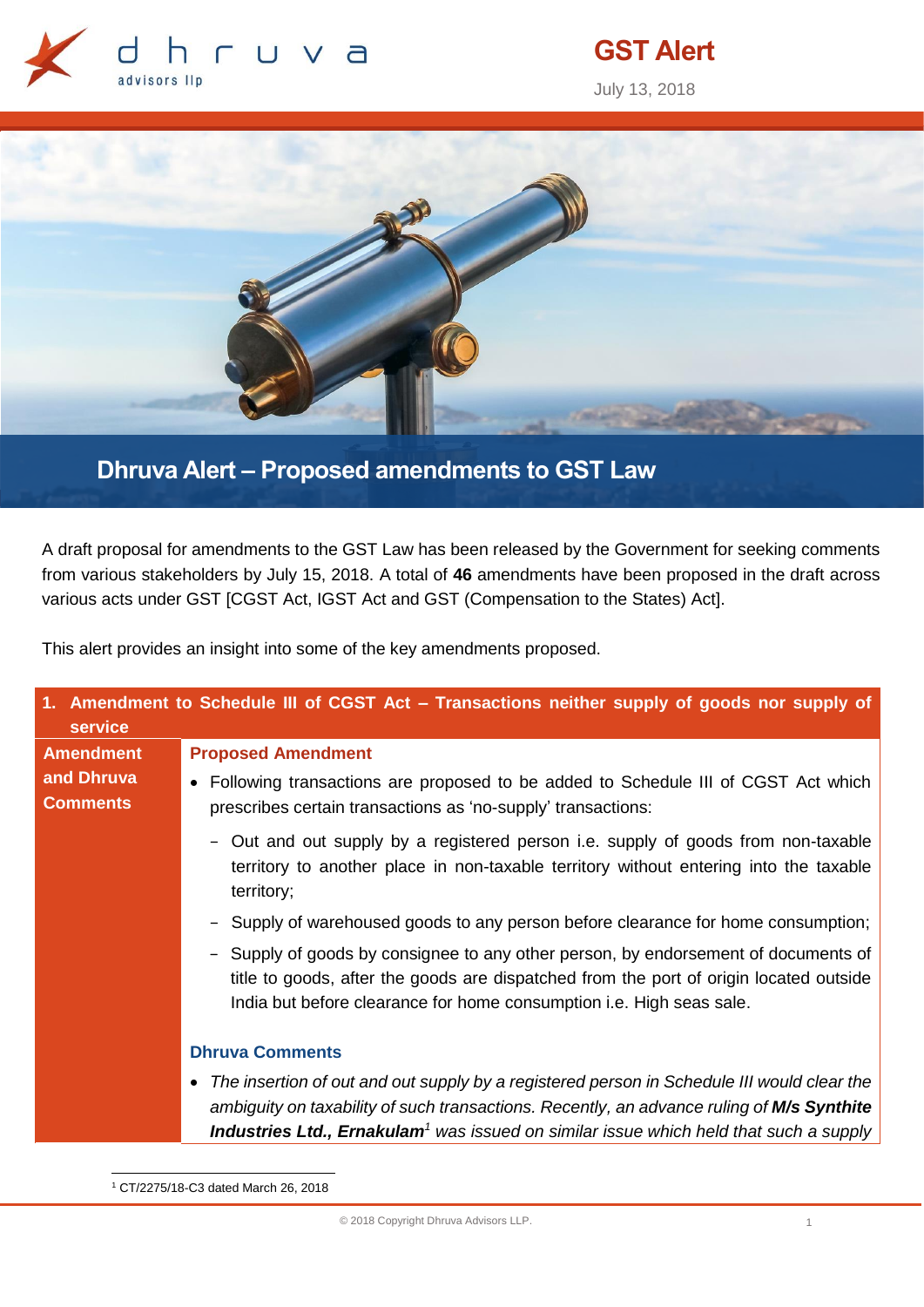

*is a non-taxable supply. The amendment would remove the uncertainty existing around such transactions and also the parallel amendment proposed to the input tax credit provisions would safeguard the tax payers from any unnecessary input tax credit reversals.*

- *As regards, High seas sale and sale within customs bonded warehouse, while Circulars have been issued in the past stating that IGST shall be payable only once i.e. by the ultimate importer, there was no clarity on the nature and treatment of such transactions in the hands of the seller. Such an amendment would bring in more clarity for the trade.*
- *Further, the recent advance ruling in the case of BASF India Limited<sup>2</sup> on taxability of High seas sale transaction treating it as an exempt supply leading to ITC reversal may no longer hold good in light of the amendment in ITC provisions – excluding such supplies from the purview of 'exempt supply'.*

|                               | 2. Amendment in the meaning & scope of 'supply' - Section 7 of CGST Act                                                                                                                                                                                                                                                                                 |
|-------------------------------|---------------------------------------------------------------------------------------------------------------------------------------------------------------------------------------------------------------------------------------------------------------------------------------------------------------------------------------------------------|
| <b>Amendment</b>              | <b>Proposed Amendment</b>                                                                                                                                                                                                                                                                                                                               |
| and Dhruva<br><b>Comments</b> | • Section $7(1)$ of CGST Act which explains the meaning of 'supply' is divided into four parts.<br>The 4 <sup>th</sup> part i.e. clause (d) states that supply includes activities to be treated as supply of<br>goods or supply of services as referred in Schedule II of CGST Act.                                                                    |
|                               | • The said clause (d) is proposed to be omitted from Section 7(1) of CGST Act and a new<br>sub-section i.e. Section 7(1A) is proposed to be inserted to state that Certain activities or<br>transactions which qualify as a supply in terms of Section $7(1)$ , shall be treated either as<br>a supply of goods or services as referred in Schedule II. |
|                               | <b>Dhruva Comments</b>                                                                                                                                                                                                                                                                                                                                  |
|                               | Presently, any activity specified in Schedule II is regarded as a deemed supply even if it<br>$\bullet$<br>is not in the course or furtherance of business. However, due to such proposed<br>amendment, all activities which are specified in Schedule II would have to first qualify as<br>a supply in terms of Section 7(1) of CGST Act.              |



<sup>2</sup> GST-ARA, Application No. 27 dated February 21, 2018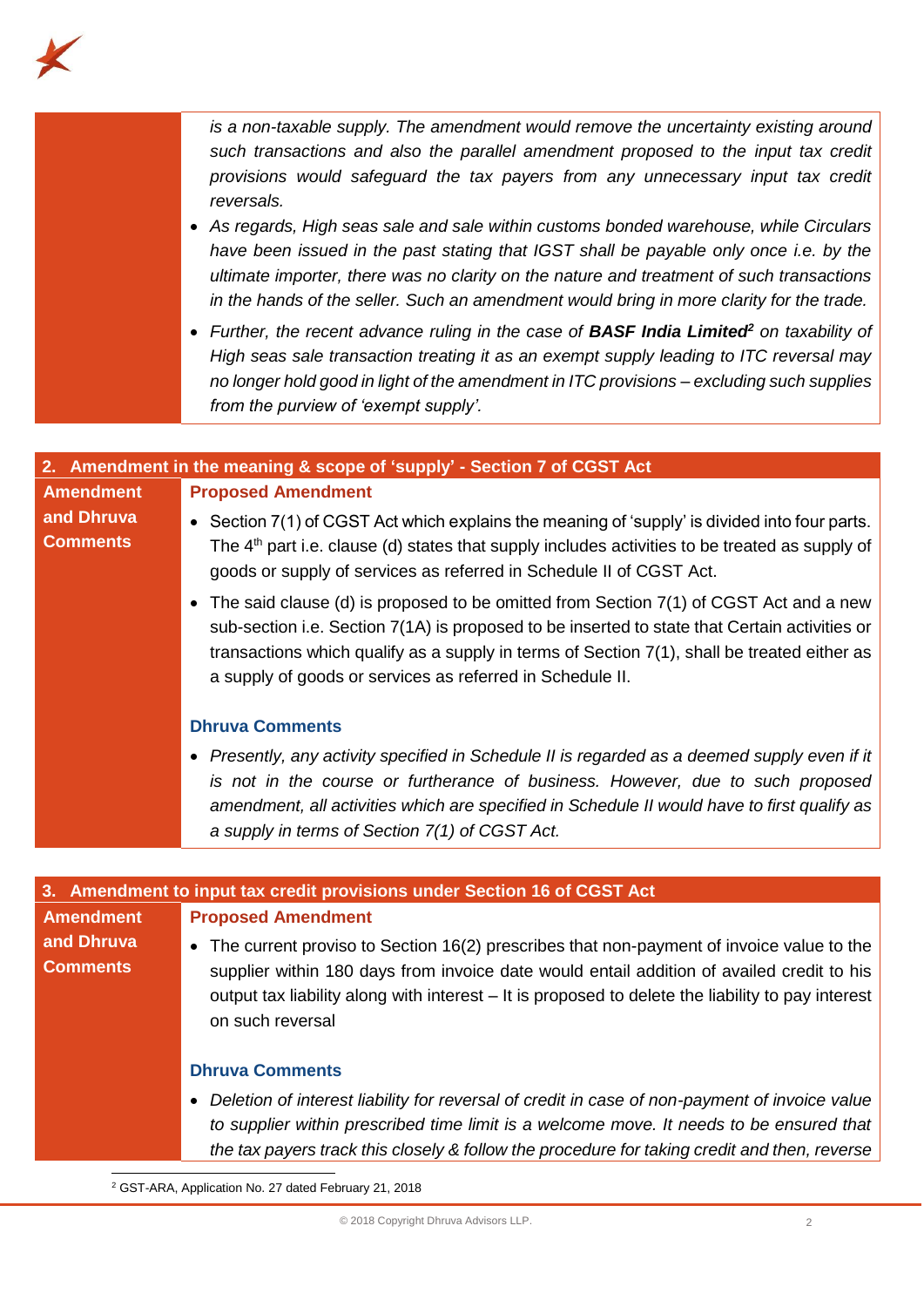

|                               | the same if payment not made within 180 days. It may be noted that once credit is availed<br>and then subsequently reversed, the timelines stipulated regarding the last date of                                                                                                                                                                                                                                                                                                                                                                                       |
|-------------------------------|------------------------------------------------------------------------------------------------------------------------------------------------------------------------------------------------------------------------------------------------------------------------------------------------------------------------------------------------------------------------------------------------------------------------------------------------------------------------------------------------------------------------------------------------------------------------|
|                               | availing credit does not apply.                                                                                                                                                                                                                                                                                                                                                                                                                                                                                                                                        |
|                               | Amendment to input tax credit provisions - Section 17 of CGST Act                                                                                                                                                                                                                                                                                                                                                                                                                                                                                                      |
| <b>Amendment</b>              | <b>Proposed Amendment</b>                                                                                                                                                                                                                                                                                                                                                                                                                                                                                                                                              |
| and Dhruva<br><b>Comments</b> | • Amendments are proposed in the input tax credit provisions as under:<br>Section 17(3) enlists specified transactions as exempt supply for credit reversal – It is<br>proposed to exclude the non-supply transactions covered by Schedule III (other than<br>sale of land and, subject to clause (b) of paragraph 5 of Schedule II, sale of building)                                                                                                                                                                                                                 |
|                               | from the ambit of exempt supply;<br>Following amendments are proposed in Section 17(5) which deals with restrictions on<br>availment of input tax credit:                                                                                                                                                                                                                                                                                                                                                                                                              |
|                               | <b>Amendment in Clause (a):</b>                                                                                                                                                                                                                                                                                                                                                                                                                                                                                                                                        |
|                               | ITC to be restricted only on Motor vehicles for transportation of persons having<br>$\circ$<br>approved seating capacity of not more than thirteen persons (including the driver),<br>vessels and aircraft;                                                                                                                                                                                                                                                                                                                                                            |
|                               | However, credit on aforesaid motor vehicles, vessels & aircraft is allowed for<br>$\circ$<br>specified use which is now proposed to also include transportation of money for or<br>by a banking company or a financial institution;                                                                                                                                                                                                                                                                                                                                    |
|                               | Further, 'other conveyances' in clause (a) is replaced with 'vessels & aircraft'.<br>$\circ$<br><b>Insertion of Clause (aa):</b>                                                                                                                                                                                                                                                                                                                                                                                                                                       |
|                               | Services of general insurance, servicing, repair and maintenance in relation to<br>O<br>motor vehicles, vessels and aircraft specified in clause (a) above.                                                                                                                                                                                                                                                                                                                                                                                                            |
|                               | <b>Amendment in Clause (b):</b>                                                                                                                                                                                                                                                                                                                                                                                                                                                                                                                                        |
|                               | Rent-a-cab, life insurance and health insurance proposed to be replaced with<br>O<br>"renting or hiring of motor vehicles, vessels and aircraft referred to in clause (a),<br>life insurance and health insurance" and also to be shifted to sub-clause (i) from<br>existing clause (iii);                                                                                                                                                                                                                                                                             |
|                               | Further, it is proposed to allow input tax credit in respect of goods or services or<br>$\circ$<br>both specified in all sub-clauses under clause (b) (viz. food and beverages,<br>outdoor catering, life insurance, renting / hiring of motor vehicle, health service,<br>etc.) instead of earlier sub-clause (iii) only (viz. only for rent-a-cab, life insurance<br>and health insurance service), where the provision of such goods or services or<br>both is obligatory for an employer to provide to its employees under any law for<br>the time being in force. |
|                               | © 2018 Copyright Dhruva Advisors LLP.<br>3                                                                                                                                                                                                                                                                                                                                                                                                                                                                                                                             |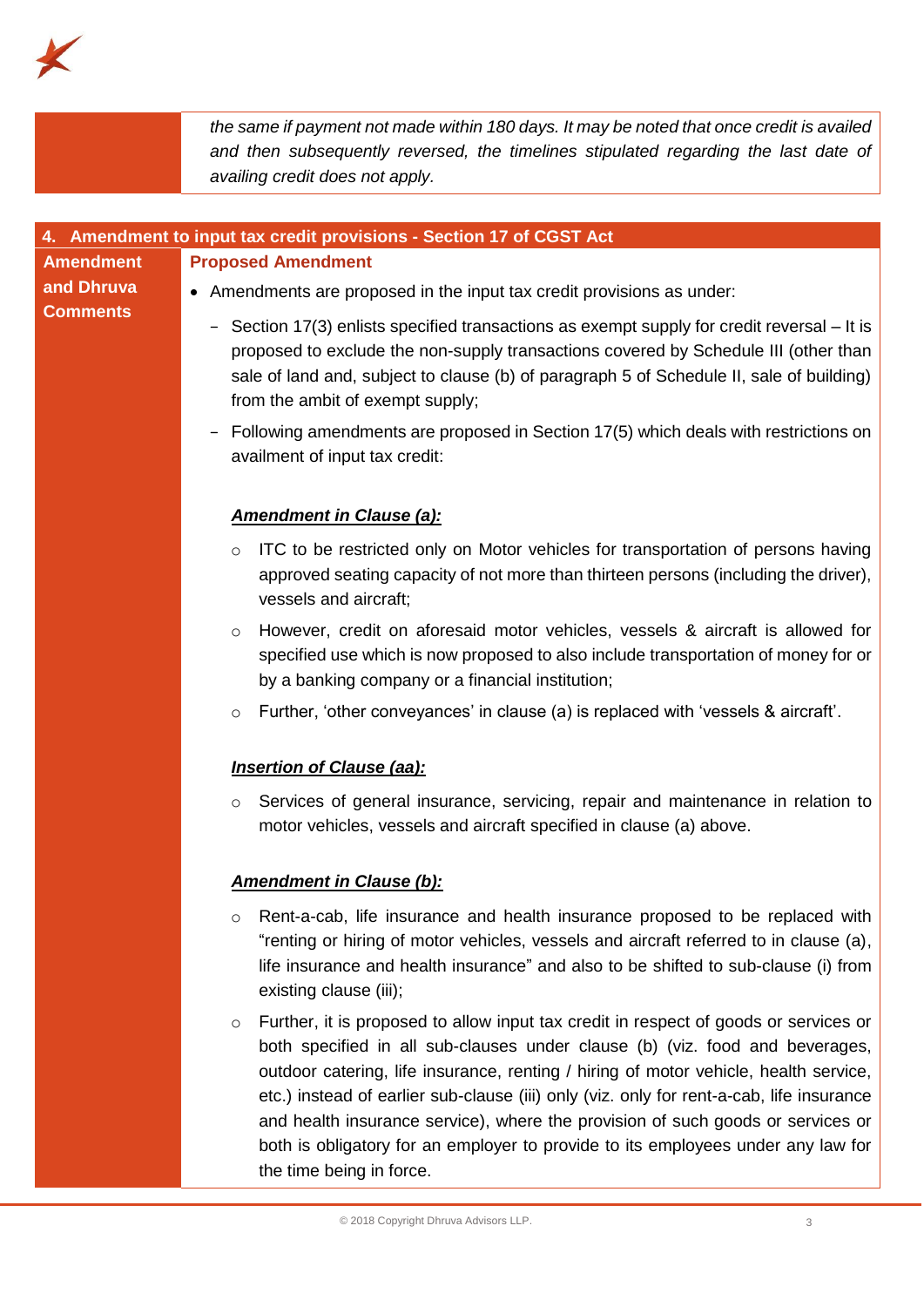

# **Dhruva Comments**

- *Any Schedule III transaction (current & proposed) i.e. non-supply transactions such as High Seas sale, sale of bonded goods, out & out sale etc. (other than sale of land and building) would not be subject to credit reversal.*
- *Amendments in ITC provisions would be positive for various industries such as construction, banking sector as credit would now be allowed on all motor vehicles (except passenger vehicles upto 13 persons) & conveyances for any business use, passenger motor vehicles, vessel & aircrafts for specified uses, subject to other restrictions as specified in the CENVAT Rules, or restrictions arising out of any exemption notification e.g. GTA services. Further, credit on insurance, servicing & repairs would also be allowed on all motor vehicles except on specified motor vehicles (carrying upto 13 persons), vessels & aircraft.*
- *Credit on rent-a-cab restricted only to renting of passenger motor vehicle (upto 13 persons), vessels & aircraft, thereby allowing credit on hiring of buses for transportation of employees.*
- *Earlier credit was allowed only for rent-a-cab, life and health insurance when it was obligatory for the employer to provide such services to employees, this has been expanded to include supply of all goods & services specified in clause (b) of Section 17(5) of CGST Act.*
- *Certain other amendments that need to be brought in to mitigate the litigations on the following points:* 
	- *Specific provision should be introduced for availing part credit in case of part payment of invoices;*
	- *Credit should be allowed on GST paid on advances;*
	- *Definition of 'immovable property' to be introduced;*
	- *Credit to be allowed for Construction related activities which are carried out for the purposes of business and used for providing taxable supply;*
	- *Enabling provision to avail credit by importer on record (not being owner of goods);*
	- *Clarification of the term 'gifts' & 'free samples' as currently very wide connotation has*  led to debates around whether credit on sales/ business promotion items would be *restricted. A monetary limit for 'gifts & free samples' should be prescribed, as in the case of gifts to employees;*
	- *Enabling provision to avail credit on goods taken out of premises for service rendition;*
	- *Specific provision for no reversal of credit when goods are removed for provision of service (as existing in the erstwhile regime);*
	- *Provision to allow credit on inputs supplied for use in warranty;*
	- *Provision should be specifically introduced for no reversal of credit in case of sale of business. To this end, the definition of exempt services could be amended.*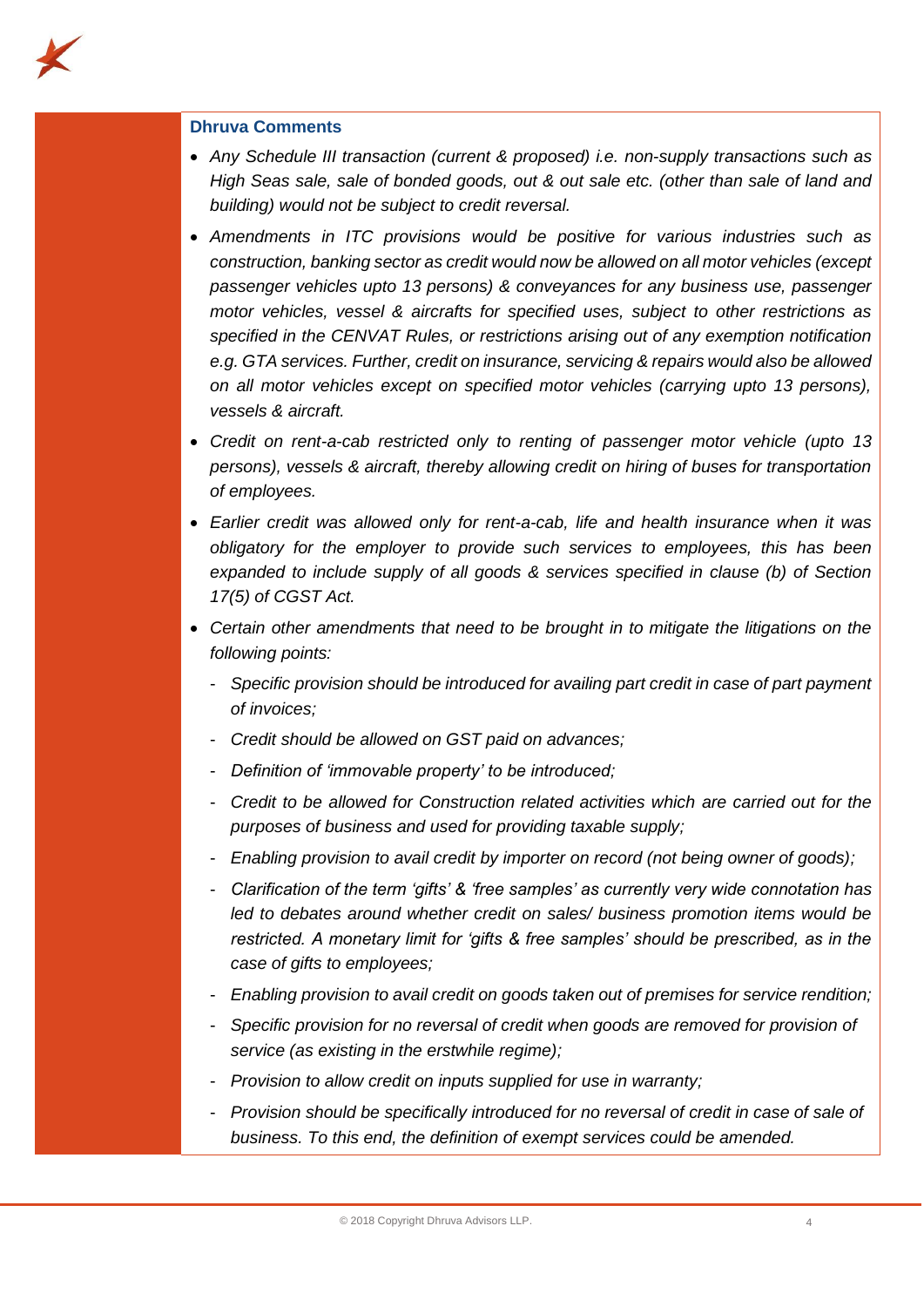

| 5. Amendment to conditions for availing input tax credit on services under Section 16(2) of CGST Act |                                                                                             |
|------------------------------------------------------------------------------------------------------|---------------------------------------------------------------------------------------------|
| <b>Amendment</b>                                                                                     | <b>Proposed Amendment</b>                                                                   |
| and Dhruva                                                                                           | • Section 16(2) prescribes various conditions for availment of input tax credit (ITC) (viz. |
| <b>Comments</b>                                                                                      | receipt of goods / services, furnishing of returns, etc.). An amendment is proposed in the  |
|                                                                                                      | Explanation to the said Sub-Section in respect of the condition of receipt of services. The |
|                                                                                                      | proposed amendment deems the services to be received by a person in cases where the         |
|                                                                                                      | services are provided by supplier to any person on the direction of and on account of       |
|                                                                                                      | such registered person.                                                                     |

| 6. Amendment to Schedule I of CGST Act – Activities to be regarded as supply even if made without<br>consideration |                                                                                                                                                                                                                                                                                                  |
|--------------------------------------------------------------------------------------------------------------------|--------------------------------------------------------------------------------------------------------------------------------------------------------------------------------------------------------------------------------------------------------------------------------------------------|
| <b>Amendment</b>                                                                                                   | <b>Proposed Amendment</b>                                                                                                                                                                                                                                                                        |
| and Dhruva                                                                                                         | • Clause 4 of Schedule I which earlier covered only 'import of services by a taxable                                                                                                                                                                                                             |
| <b>Comments</b>                                                                                                    | person' is now proposed to be amended to state – 'import of services by a person'                                                                                                                                                                                                                |
|                                                                                                                    | <b>Dhruva Comments</b>                                                                                                                                                                                                                                                                           |
|                                                                                                                    | This proposed amendment is intended to increase the scope of supplies to be covered<br>in Schedule I. Earlier, only imports by a taxable person as prescribed in Schedule I was<br>covered, thereby excluding the persons not registered under GST, but still undertaking<br>import of services. |
|                                                                                                                    | • Such an amendment would make an unregistered person undertaking such import of<br>services in terms of Schedule I, liable for mandatory registration under GST.                                                                                                                                |

|                               | 7. Amendment to Section 9(4) of CGST Act – Reverse charge on supplies from unregistered persons                                                                                                                                                                                                                                                                |
|-------------------------------|----------------------------------------------------------------------------------------------------------------------------------------------------------------------------------------------------------------------------------------------------------------------------------------------------------------------------------------------------------------|
| <b>Amendment</b>              | <b>Proposed Amendment</b>                                                                                                                                                                                                                                                                                                                                      |
| and Dhruva<br><b>Comments</b> | • Section 9(4) of CGST Act, providing for reverse charge on the supplies received from<br>unregistered persons, is proposed to be amended so that it applies to only such class of<br>persons as may be notified.                                                                                                                                              |
|                               | <b>Dhruva Comments</b>                                                                                                                                                                                                                                                                                                                                         |
|                               | • At present, the aforesaid provision has been deferred till September 30, 2018. The<br>proposed amendment would restrict application of the said provision to a select class of<br>persons and thereby, would substantially reduce compliances in terms of payment of<br>taxes, claiming input tax credit, raising self-invoices, disclosure in returns, etc. |
|                               |                                                                                                                                                                                                                                                                                                                                                                |

| 8. Amendment to definition of 'Export of Services' – Section 2(6)(iv) of IGST Act |                                                                                          |
|-----------------------------------------------------------------------------------|------------------------------------------------------------------------------------------|
| Amendment                                                                         | <b>Proposed Amendment</b>                                                                |
| and Dhruva                                                                        | • One of the conditions for a transaction to qualify as export of services is receipt of |
| <b>Comments</b>                                                                   | payment by the service provider in convertible foreign exchange. Amendment in the        |
|                                                                                   |                                                                                          |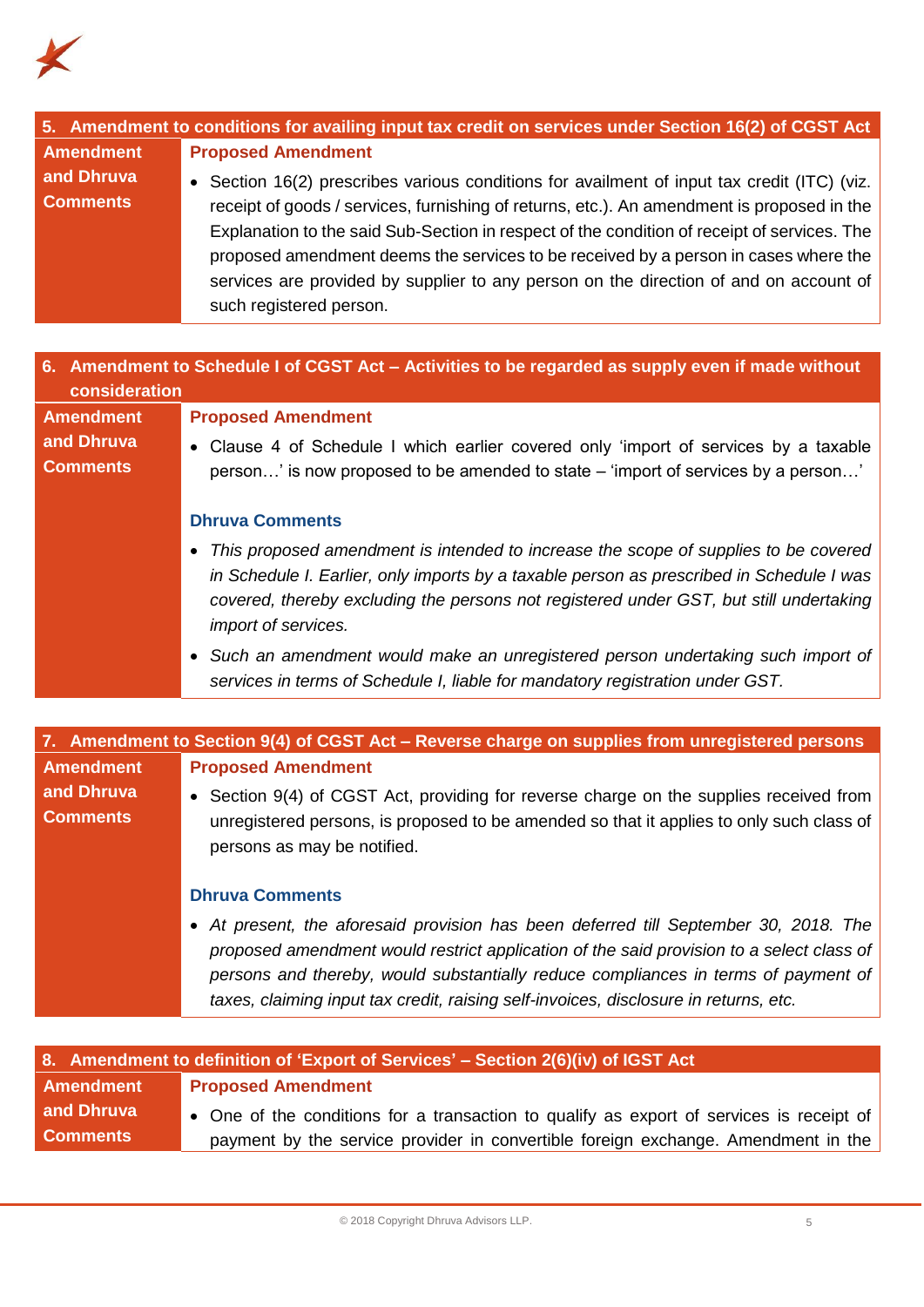

definition has been proposed to allow receipt of payment in Indian Rupees ('INR') in cases permitted by the Reserve Bank of India ('RBI'). **Dhruva Comments** • *Receipt of payment in INR for services provided to Nepal and Bhutan is a permissible payment mechanism as per RBI and thus, such services should qualify as an export pursuant to the proposed amendment.* • *Consequential amendment needs to be carried out to Notification No. 9/2017- Integrated Tax (Rate), dated the 28 June 2017 to remove the entry no. 10D from the exemption notification, namely, 'supply of services having place of supply in Nepal or Bhutan, against payment in INR'.*

| 9. Amendment to Place of Supply - Section 12(8) of IGST Act |                                                                                                                                                                                                        |
|-------------------------------------------------------------|--------------------------------------------------------------------------------------------------------------------------------------------------------------------------------------------------------|
| <b>Amendment</b>                                            | <b>Proposed Amendment</b>                                                                                                                                                                              |
| and Dhruva<br><b>Comments</b>                               | • It has been proposed that place of supply in case of transport of goods from India to a<br>place outside India shall be the place of destination of such goods.                                      |
|                                                             | <b>Dhruva Comments</b>                                                                                                                                                                                 |
|                                                             | • By virtue of the said proposed amendment, transport of goods from India to a place<br>rither and the communication of the control of the control of the control of the control of the control of the |

*outside India should not be liable to GST as the place of supply will be outside India, provided the transaction satisfies all the conditions under export of services.*

# **10. Amendment to Place of Supply – Section 13(3)(a) of IGST Act Amendment and Dhruva Comments Proposed Amendment** • Presently, the place of supply in case of services supplied in respect of goods required to be made physically available to the supplier of services is the location where the services are actually performed. However, the second proviso to the sub-section (a) carved an exception for goods temporarily imported in India for repairs and exported post performance of such repairs. It has been proposed to amend the said proviso to include goods which are temporarily imported for any other treatment or process and exported post such treatment or process. **Dhruva Comments** • *The proposed amendment seeks to exclude the import and re-export of goods after*

*conducting any treatment or process on the same from the tax net. Thus, service in relation to goods imported for job work should not be liable to GST.*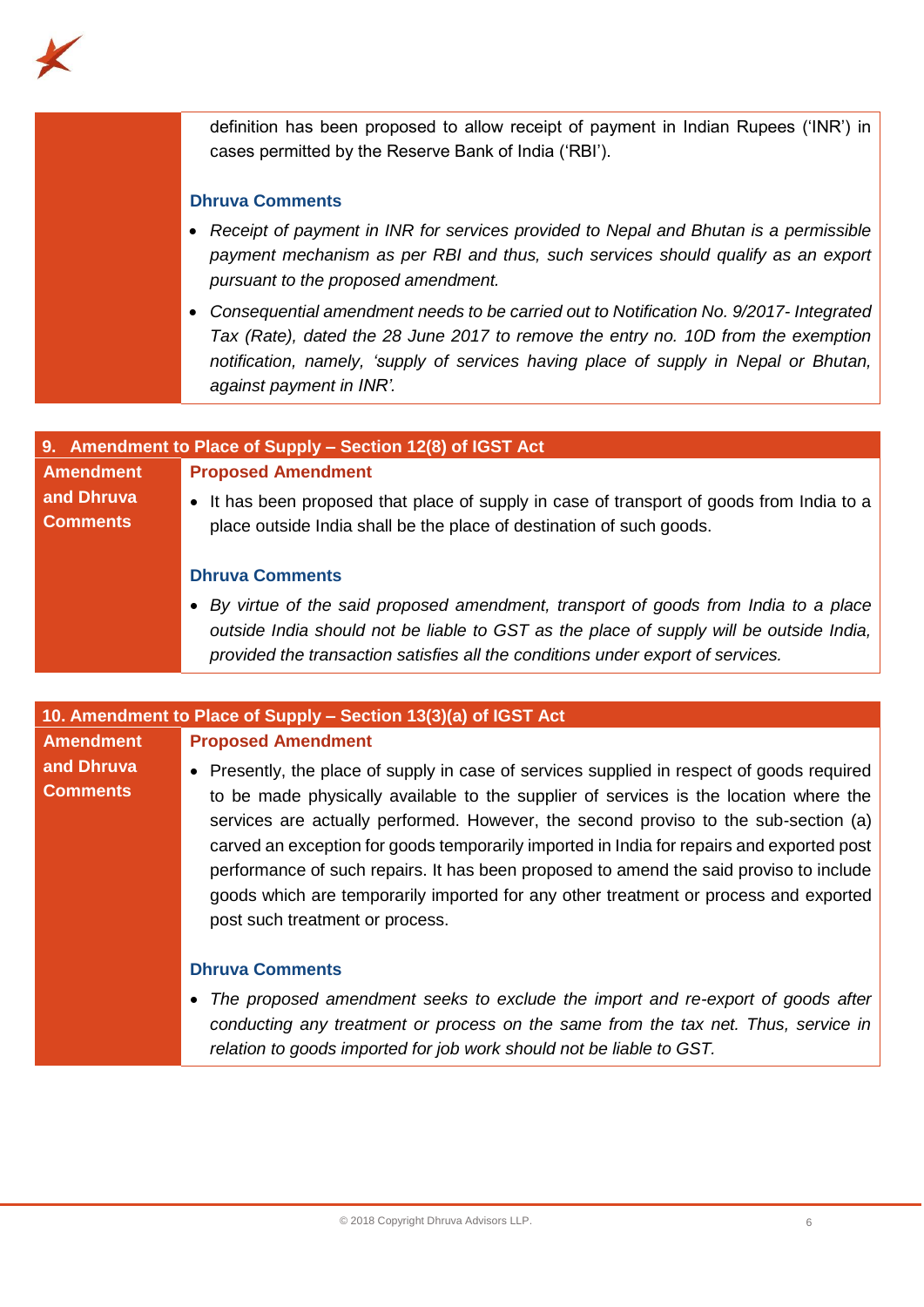

| services respectively         | 11. Amendment in Section 12(2) and 13(2) of CGST Act - Time of supply in relation to goods and                                                                                                                                                                                                                                                                                                                                                                                                                                                                                  |
|-------------------------------|---------------------------------------------------------------------------------------------------------------------------------------------------------------------------------------------------------------------------------------------------------------------------------------------------------------------------------------------------------------------------------------------------------------------------------------------------------------------------------------------------------------------------------------------------------------------------------|
| <b>Amendment</b>              | <b>Proposed Amendment</b>                                                                                                                                                                                                                                                                                                                                                                                                                                                                                                                                                       |
| and Dhruva<br><b>Comments</b> | • Currently, Section 12(2) which prescribes time of supply of goods states that, it shall be<br>earlier of date of issue of invoice or last date on which invoice is required to be issued<br>under Section 31(1) of CGST Act or date of receipt of payment. An amendment is<br>proposed to delete the reference to sub-section 1 of Section 31, thereby making a<br>reference to entire Section 31.<br>• Similar amendment is proposed in Section 13(2) by deletion of sub-section 2 to Section<br>31, so as to make reference to entire Section 31.<br><b>Dhruva Comments</b> |
|                               | The said amendment would remove the anomaly which currently exists by referring only<br>$\bullet$<br>to Section 31(1) and 31(2), as the case may be. Pursuant to the proposed amendment,<br>even the time limit to raise invoice in case of continuous supply of goods / services shall<br>also be covered.                                                                                                                                                                                                                                                                     |
|                               |                                                                                                                                                                                                                                                                                                                                                                                                                                                                                                                                                                                 |
|                               | 12. Amendment in the definition of 'service' - Section 2(102) of CGST Act                                                                                                                                                                                                                                                                                                                                                                                                                                                                                                       |
| <b>Amendment</b>              | <b>Proposed Amendment</b>                                                                                                                                                                                                                                                                                                                                                                                                                                                                                                                                                       |
| and Dhruva<br><b>Comments</b> | • An explanation is being proposed to be added in the definition of service to clarify that<br>services would also include facilitating or arranging transactions in securities.                                                                                                                                                                                                                                                                                                                                                                                                |
|                               | <b>Dhruva Comments</b>                                                                                                                                                                                                                                                                                                                                                                                                                                                                                                                                                          |
|                               | This amendment is more of a clarification in nature to avoid any disputes in future. Only<br>$\bullet$<br>transaction in securities is excluded from 'goods' as well as 'services' and any activity in<br>relation to transaction in securities was always covered under the purview of GST.                                                                                                                                                                                                                                                                                    |
|                               |                                                                                                                                                                                                                                                                                                                                                                                                                                                                                                                                                                                 |
|                               | 13. Amendment to Section 24(x) of CGST Act - Registration for e-commerce operator                                                                                                                                                                                                                                                                                                                                                                                                                                                                                               |
| <b>Amendment</b>              | <b>Proposed Amendment</b>                                                                                                                                                                                                                                                                                                                                                                                                                                                                                                                                                       |
| and Dhruva<br><b>Comments</b> | Clause (x) of Section 24 states that every e-commerce operator is required to take                                                                                                                                                                                                                                                                                                                                                                                                                                                                                              |
|                               | registration. Now it is proposed that the registration is required only for those e-commerce<br>operators who are required to deduct TCS under Section 52.                                                                                                                                                                                                                                                                                                                                                                                                                      |
|                               | <b>Dhruva Comments</b>                                                                                                                                                                                                                                                                                                                                                                                                                                                                                                                                                          |
|                               | The TCS provisions are currently suspended till September 30, 2018. Accordingly, at<br>٠<br>present the registration would be required to be taken by the e-commerce operator only<br>if their threshold limit exceeds $\bar{\tau}$ 20 lakhs.                                                                                                                                                                                                                                                                                                                                   |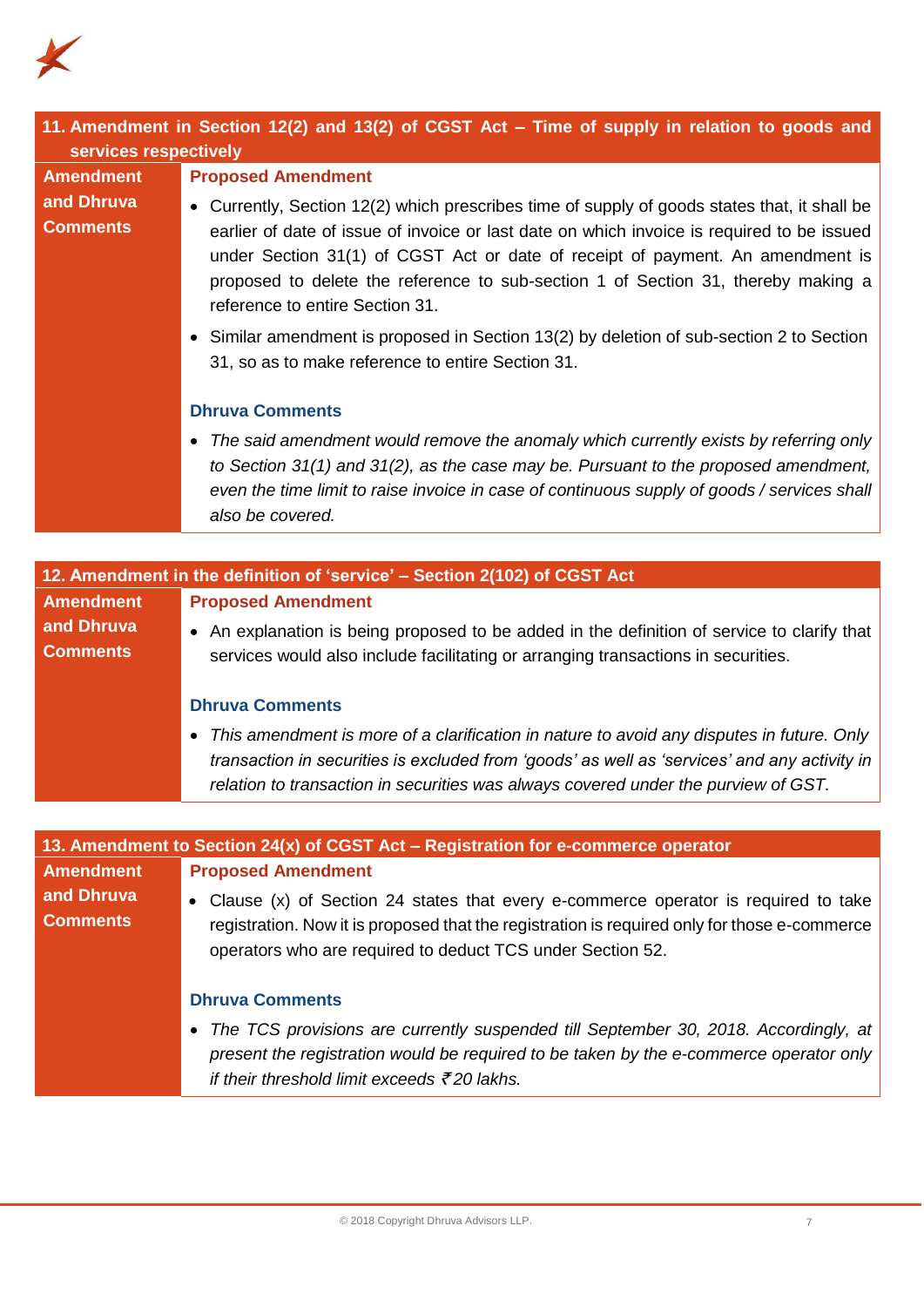

|                                                                                                      | 14. Amendment to Section 29(1) & (2) of CGST Act - Registration for e-commerce operator              |
|------------------------------------------------------------------------------------------------------|------------------------------------------------------------------------------------------------------|
| <b>Amendment</b>                                                                                     | <b>Proposed Amendment</b>                                                                            |
| and Dhruva                                                                                           | • It is proposed that once a person has applied for cancellation of the registration then the        |
| <b>Comments</b>                                                                                      | proper officer may suspend such registration subject to certain conditions and limitations           |
|                                                                                                      | as may be prescribed.                                                                                |
|                                                                                                      |                                                                                                      |
|                                                                                                      | <b>Dhruva Comments</b>                                                                               |
|                                                                                                      | The said amendment aims to reduce the compliance burden till the procedural formalities<br>$\bullet$ |
|                                                                                                      | for cancellation are completed.                                                                      |
|                                                                                                      |                                                                                                      |
| 15. Amendment to Section 25(2) of CGST Act – Separate registration for place of business and units / |                                                                                                      |
| developer of SEZ                                                                                     |                                                                                                      |
| <b>Amendment</b>                                                                                     | <b>Proposed Amendment</b>                                                                            |
| and Dhruva                                                                                           | The following provisos are proposed to be added to Clause (2) of Section 25:                         |
| <b>Comments</b>                                                                                      | - A person having multiple places of business in a State / Union territory may be granted            |
|                                                                                                      | separate registration for each such place;                                                           |
|                                                                                                      | A person having a Unit in SEZ or a developer of SEZ, shall be granted separate                       |
|                                                                                                      | registration distinct from its units located in the DTA;                                             |
|                                                                                                      | - A person shall be granted a separate registration for its each unit, in a SEZ.                     |
|                                                                                                      |                                                                                                      |
|                                                                                                      | <b>Dhruva Comments</b>                                                                               |
|                                                                                                      | The amendment for separate registration for each place of business is on the same lines<br>$\bullet$ |
|                                                                                                      | as existed under the erstwhile Service Tax and Excise laws.                                          |
|                                                                                                      | Currently, only one registration can be taken for multiple place of business in a                    |
|                                                                                                      | State/Union territory, except, when there is a separate business vertical. This will enable          |
|                                                                                                      | companies for take separate registration for different lines of business, even in a situation        |
|                                                                                                      | where there is no separate vertical. However, this will also lead to credit fungibility issues,      |
|                                                                                                      | as credit of one registration may not be utilisable against credit of other registration.            |

• *Rule 8 of CGST Rules required that the SEZ unit / Developer should make a separate application for registration as a business vertical distinct from its other units located outside the SEZ. The Section is now being amended to align the same with the Rules.*

| 16. Insertion of Explanation to Section 143(1) of CGST Act – Time limit to bring back or supply inputs |                                                                                                                                                                                                                                                     |
|--------------------------------------------------------------------------------------------------------|-----------------------------------------------------------------------------------------------------------------------------------------------------------------------------------------------------------------------------------------------------|
| or capital goods, after completion of job work                                                         |                                                                                                                                                                                                                                                     |
| <b>Amendment</b>                                                                                       | <b>Proposed Amendment</b>                                                                                                                                                                                                                           |
| and Dhruva<br><b>Comments</b>                                                                          | • Section 143(1) of CGST Act provides for a time limit of one year and three years to bring<br>back or supply inputs or capital goods (other than moulds and dies, jigs and fixtures, or<br>tools), respectively, after completion of the job work. |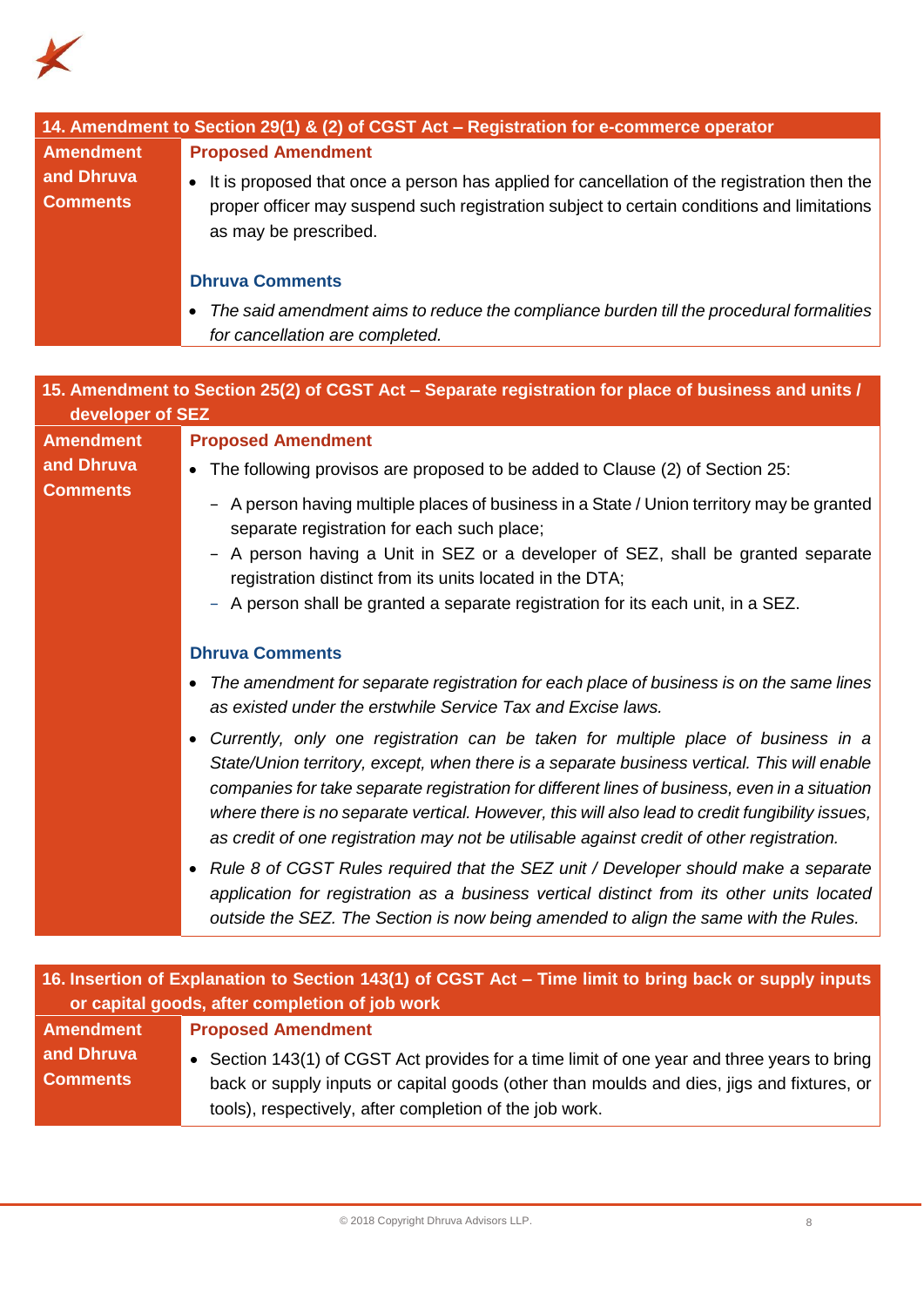

• The proposed Explanation provides for extension of such time limit of one year or three years by a further period of one year and two years, respectively, by the Commissioner upon sufficient cause being shown.

# **Dhruva Comments**

• *Certain job work processes such as fabrication/manufacture of huge machineries or vessels, etc. require more than a year for completion. It is Government's initiative towards ease of doing business.*

|                               | 17. Amendment to Section 34 of CGST Act – Issuance of credit / debit note(s) against tax invoice(s)                                                                                                                                                                 |
|-------------------------------|---------------------------------------------------------------------------------------------------------------------------------------------------------------------------------------------------------------------------------------------------------------------|
| <b>Amendment</b>              | <b>Proposed Amendment</b>                                                                                                                                                                                                                                           |
| and Dhruva<br><b>Comments</b> | • Amendment is proposed to be made to sub-section (1) and (3) of section 34 to permit<br>registered person to issue consolidated credit / debit notes in respect of multiple invoices<br>issued in a Financial Year without linking the same to individual invoices |
|                               | <b>Dhruva Comments</b>                                                                                                                                                                                                                                              |
|                               | • Issuance of a single credit note against one invoice and linkage has been creating a lot<br>of compliance burden on tax payers, including accounting challenges. This is a very<br>welcome step.                                                                  |
|                               | While it is proposed to allow issuance of consolidated credit notes / debit notes against<br>multiple invoices, which is in line with the best international practices, it needs to be seen<br>how the Form GSTR-1 return format is amended.                        |

## **18. Amendment to Section 39(9) of CGST Act – Amendment of returns for inadvertent mistakes Amendment Proposed Amendment**

**and Dhruva Comments**

• It is proposed to allow tax payers to amend the returns to rectify inadvertent mistakes / omissions done in the returns filed.

# **Dhruva Comments**

- *The time-limit for filing such an amendment return as well as the number of times such amendment can be done also needs to be specifically provided for in the law, as currently, though the system allows certain amendments in subsequent returns, amendments can be done for only a particular month, which is in clear contradiction to the provisions of the law. Further, the manner in which input tax credit mismatch mechanism will function in light of the amendment of the return will also need to be thought through. Nevertheless, the much-awaited proposal for allowing filing of amendment return will be a welcome move.*
- *It also needs to be evaluated whether the amendment return will also enable taxpayers to offset (pay) any tax liability from the electronic cash ledger or electronic credit ledger or both, which currently is possible only through GSTR-3B.*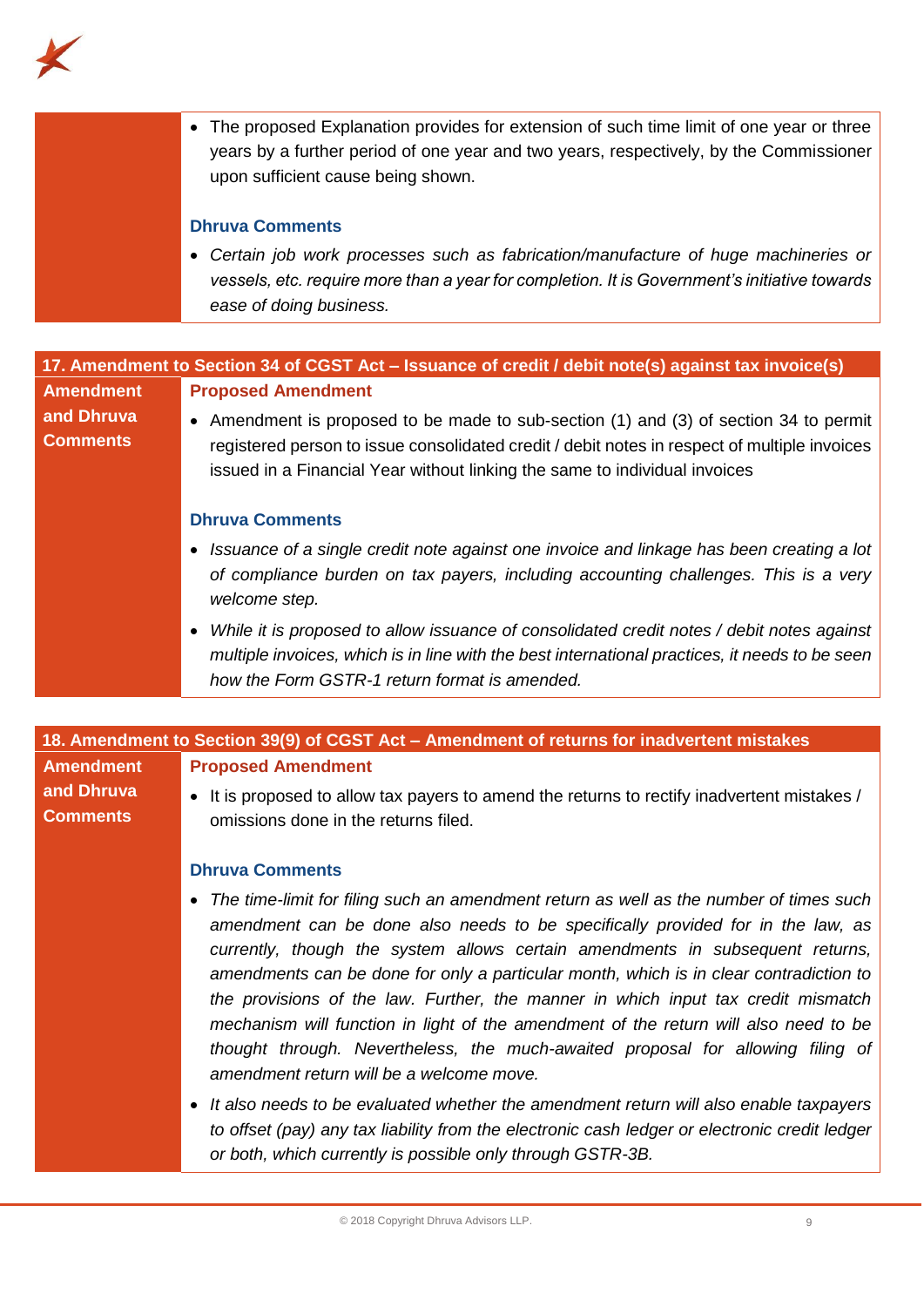

| 19. Introduction of Section 43A - Revised procedure for furnishing return and availing input tax credit                                 |                                                                                                                                                                                                                                                                                                                                                                                 |  |
|-----------------------------------------------------------------------------------------------------------------------------------------|---------------------------------------------------------------------------------------------------------------------------------------------------------------------------------------------------------------------------------------------------------------------------------------------------------------------------------------------------------------------------------|--|
| <b>Amendment</b>                                                                                                                        | <b>Proposed Amendment</b>                                                                                                                                                                                                                                                                                                                                                       |  |
| and Dhruva                                                                                                                              | • A new return filing procedure alongwith revised mechanism for mismatch and availment                                                                                                                                                                                                                                                                                          |  |
| <b>Comments</b>                                                                                                                         | of input tax credit is being proposed. The new section is inserted to enable the machinery<br>procedures, safeguards and threshold of tax amounts in the invoices, which are to be<br>notified in the CGST Rules, to allow tax payers to amend the returns to rectify inadvertent<br>mistakes / omissions done in the original returns.                                         |  |
|                                                                                                                                         | <b>Dhruva Comments</b>                                                                                                                                                                                                                                                                                                                                                          |  |
|                                                                                                                                         | The new return filing procedure as proposed by the Returns Committee and approved<br>by GST Council is expected to be introduced from December 2018.                                                                                                                                                                                                                            |  |
|                                                                                                                                         | It is expected that under the revised procedure, input tax credit will be allowed to the<br>recipient only to the extent of invoices disclosed by the supplier in his outward returns.<br>The specific details regarding such revised procedure are yet to be notified.                                                                                                         |  |
|                                                                                                                                         | With the revised procedure proposed to be introduced, corporates will have to be more<br>particular on the timelines for receiving the invoices as well as booking them in the<br>system, so that in case of mis-match, they can take timely action. Else, this could result<br>in cash blockage, or in some cases, even loss of credit.                                        |  |
|                                                                                                                                         |                                                                                                                                                                                                                                                                                                                                                                                 |  |
|                                                                                                                                         |                                                                                                                                                                                                                                                                                                                                                                                 |  |
| 20. Amendment to Explanation (2)(e) to Section 54 of CGST Act - 'Relevant date' while claiming<br>refund of unutilised input tax credit |                                                                                                                                                                                                                                                                                                                                                                                 |  |
| <b>Amendment</b>                                                                                                                        | <b>Proposed Amendment</b>                                                                                                                                                                                                                                                                                                                                                       |  |
| and Dhruva<br><b>Comments</b>                                                                                                           | • Explanation (2)(e) to Section 54 of CGST Act provides for the 'relevant date' to be the<br>end of the financial year in which refund claim arises with respect to the unutilized input<br>tax credit pertaining to the following cases:                                                                                                                                       |  |
|                                                                                                                                         | zero rated supplies made without payment of tax;<br>inverted rate structure.                                                                                                                                                                                                                                                                                                    |  |
|                                                                                                                                         | The said explanation is proposed to be amended to provide for the relevant date as the<br>$\bullet$<br>due date of furnishing return under Section 39 (i.e., 20 <sup>th</sup> of the succeeding month).<br>Further, such proposed amendment would apply only to the refund claims pertaining to<br>the unutilized input tax credit, arising out of the inverted rate structure. |  |
|                                                                                                                                         | <b>Dhruva Comments</b>                                                                                                                                                                                                                                                                                                                                                          |  |
|                                                                                                                                         | In order to resolve the overlapping provisions to determine relevant date, the proposed<br>$\bullet$<br>amendment restricts the applicability of Explanation $(2)(e)$ to determine relevant date for                                                                                                                                                                            |  |

*refund of unutilized input tax credit, pertaining to inverted rate structure only.*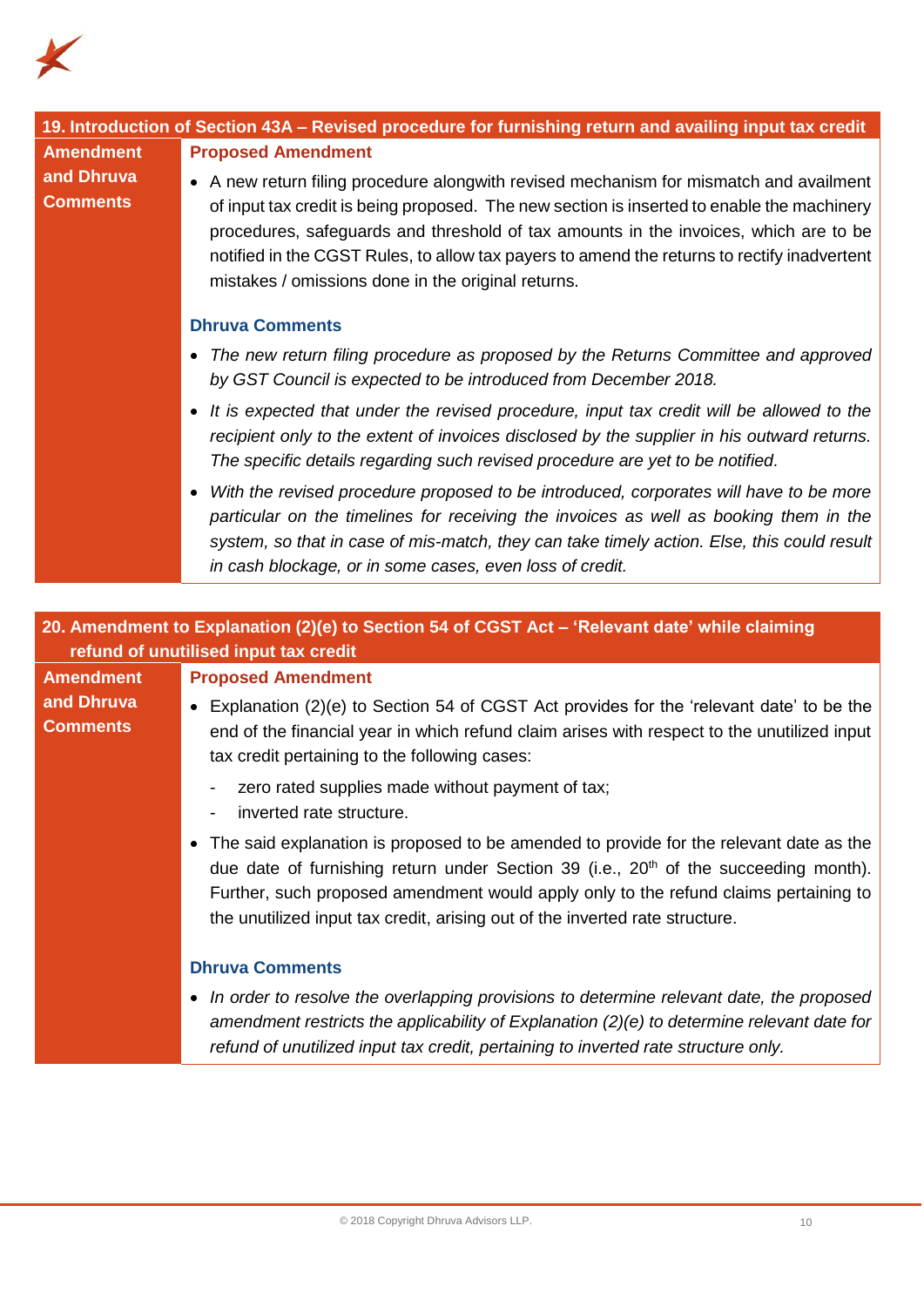

**Comments**

| 21. Amendment to Section 54(8)(a) of CGST Act - Refund of tax paid on zero rated supplies or on inputs |                                                                                                                                                                                                                                                                                                                                                 |  |
|--------------------------------------------------------------------------------------------------------|-------------------------------------------------------------------------------------------------------------------------------------------------------------------------------------------------------------------------------------------------------------------------------------------------------------------------------------------------|--|
|                                                                                                        | / input services used in making such zero-rated supplies                                                                                                                                                                                                                                                                                        |  |
| <b>Amendment</b>                                                                                       | <b>Proposed Amendment</b>                                                                                                                                                                                                                                                                                                                       |  |
| and Dhruva<br><b>Comments</b>                                                                          | • Section 54(8) of CGST Act provides for the list of situations where refund can be claimed,<br>wherein the clause (a) provides for refund of tax paid on zero rated supplies or on inputs<br>/ input services used in making such zero-rated supplies.                                                                                         |  |
|                                                                                                        | • Said clause (a) is proposed to be amended to provide for refund of tax paid on export of<br>goods / services or both or on inputs / input services used in making such exports.                                                                                                                                                               |  |
|                                                                                                        | <b>Dhruva Comments</b>                                                                                                                                                                                                                                                                                                                          |  |
|                                                                                                        | Section 54(8)(e) of CGST Act provides for refund of tax, interest or any other amount, if<br>the incidence such amounts have not passed. Whereas, no such test for unjust<br>enrichment is provided under clause (a) i.e., refund of tax paid on zero rated supplies or<br>on inputs / input services used for making such zero-rated supplies. |  |
|                                                                                                        | • As per Section 16 of IGST Act, zero-rated supplies include export of goods or services<br>and supply of goods or services to an SEZ developer or an SEZ unit.                                                                                                                                                                                 |  |
|                                                                                                        | • Hence, in order to apply principle of unjust enrichment to supplies made to SEZ<br>developers/units, the aforesaid clause (a) is proposed to restrict its application to refund<br>of tax paid on exports or on inputs or input services used for making such exports.                                                                        |  |
|                                                                                                        |                                                                                                                                                                                                                                                                                                                                                 |  |
| 22. Insertion of Explanations to Section 79(1) of CGST Act - Recovery of tax                           |                                                                                                                                                                                                                                                                                                                                                 |  |
| <b>Amendment</b>                                                                                       | <b>Proposed Amendment</b>                                                                                                                                                                                                                                                                                                                       |  |

# **and Dhruva**  • The following two Explanations to Section 79(1) of CGST Act (pertaining to recovery of taxes) have been proposed to be inserted:

- The word 'person' shall include 'distinct persons'
- Collection means Collector of a revenue district and includes a Deputy Commissioner or a district magistrate or head of the revenue administration in a revenue district.

# **Dhruva Comments**

• *The proposed amendments would result in recovery of taxes not only from the said person but also from the distinct persons i.e., branches located in the same or the other States / Union Territories.*

| 23. Amendment to Section 107(6)(b) and 112(8)(b) of CGST Act - Pre-deposit for filing Appeal before |                                                                                                                                                                                                                                 |  |
|-----------------------------------------------------------------------------------------------------|---------------------------------------------------------------------------------------------------------------------------------------------------------------------------------------------------------------------------------|--|
| the Appellate Authority and Appellate Tribunal                                                      |                                                                                                                                                                                                                                 |  |
| Amendment                                                                                           | <b>Proposed Amendment</b>                                                                                                                                                                                                       |  |
| and Dhruva<br><b>Comments</b>                                                                       | • Section 107(6)(b) of CGST Act provides for payment of pre-deposit amounting to 10% of<br>the tax in dispute before filing an appeal to an appellate authority. Such pre-deposit is<br>proposed to be restricted to ₹25 crore. |  |
|                                                                                                     |                                                                                                                                                                                                                                 |  |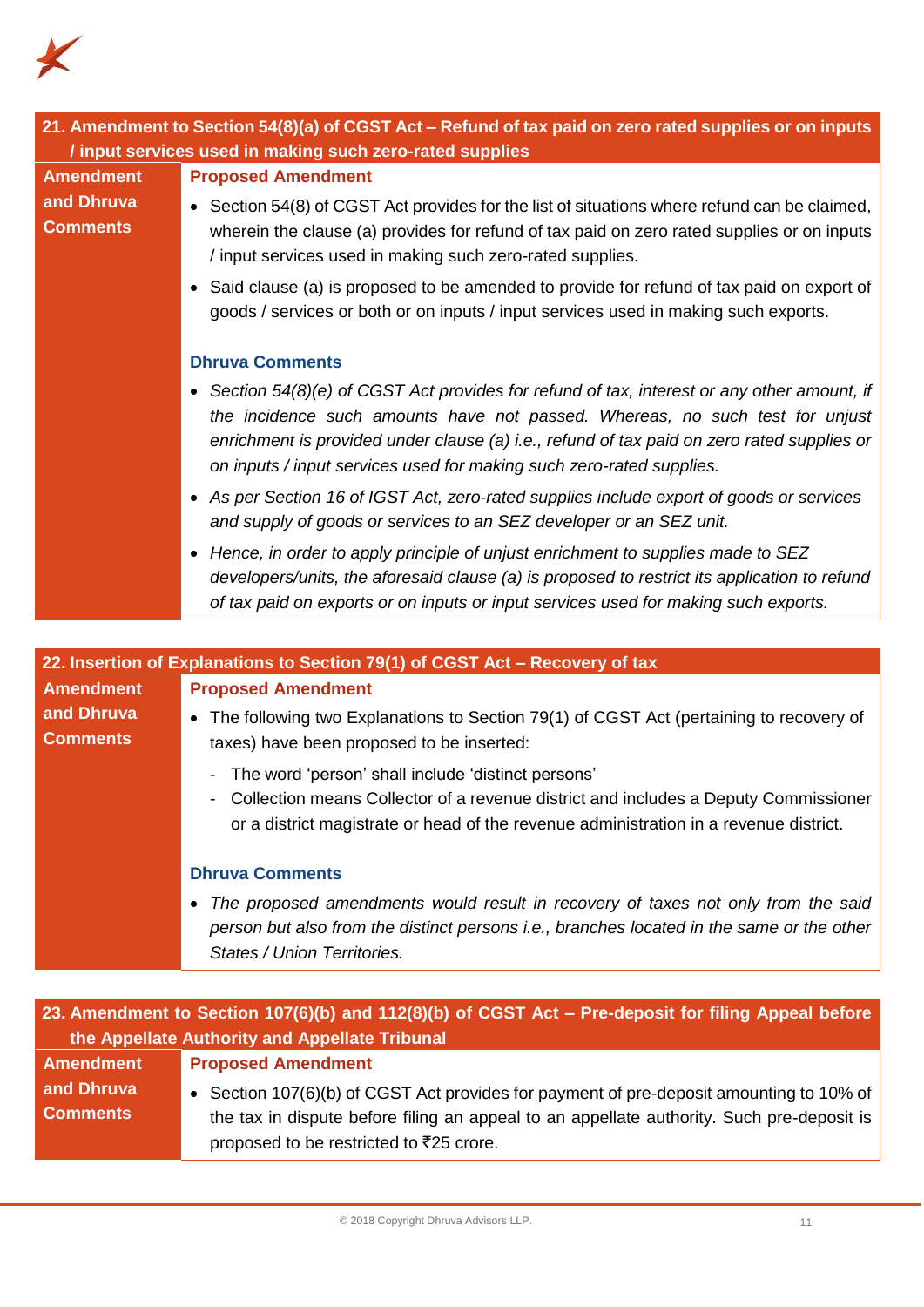

|                                                                                                                                                                                              | • Section 112(8)(b) of CGST Act provides for payment of pre-deposit amounting to 20% of<br>the tax in dispute (in addition to amount paid under Section 107(6) of CGST Act) before<br>filing an appeal to the Appellant Tribunal. Such pre-deposit is proposed to be restricted<br>to ₹50 crore. |  |
|----------------------------------------------------------------------------------------------------------------------------------------------------------------------------------------------|--------------------------------------------------------------------------------------------------------------------------------------------------------------------------------------------------------------------------------------------------------------------------------------------------|--|
|                                                                                                                                                                                              | <b>Dhruva Comments</b>                                                                                                                                                                                                                                                                           |  |
|                                                                                                                                                                                              | The proposed amendments would provide relief in cases involving huge tax litigations /<br>$\bullet$<br>controversies.                                                                                                                                                                            |  |
|                                                                                                                                                                                              |                                                                                                                                                                                                                                                                                                  |  |
| 24. Amendment to section 49(5)(c) and 49(5)(d) of CGST Act - Amendment to the provisions relating to<br>order of utilization of input tax credit relating to State tax / Union Territory tax |                                                                                                                                                                                                                                                                                                  |  |
| <b>Amendment</b>                                                                                                                                                                             | <b>Proposed Amendment</b>                                                                                                                                                                                                                                                                        |  |
| and Dhruva                                                                                                                                                                                   | • Amendment is proposed to the said sub-clauses, to align the order of utilization of input                                                                                                                                                                                                      |  |
| <b>Comments</b>                                                                                                                                                                              | tax credit relating to State tax / Union Territory tax with the restrictions placed on the GST                                                                                                                                                                                                   |  |
|                                                                                                                                                                                              | common portal to provide that the credit of State tax/ Union territory tax can be utilized<br>for payment of integrated tax only when the balance of the input tax credit on account of                                                                                                          |  |
|                                                                                                                                                                                              | central tax is not available for payment of integrated tax.                                                                                                                                                                                                                                      |  |
|                                                                                                                                                                                              |                                                                                                                                                                                                                                                                                                  |  |
|                                                                                                                                                                                              | 25. Introduction of new sub-section 49(5A) of CGST Act - Enabling powers to Government to prescribe                                                                                                                                                                                              |  |
|                                                                                                                                                                                              | any specific order of utilization of input tax credit                                                                                                                                                                                                                                            |  |
| <b>Amendment</b>                                                                                                                                                                             | <b>Proposed Amendment</b>                                                                                                                                                                                                                                                                        |  |
| and Dhruva                                                                                                                                                                                   | • A new sub-section 49(5A) has been introduced to enable the Government, on the                                                                                                                                                                                                                  |  |
| <b>Comments</b>                                                                                                                                                                              | recommendations of the GST Council to prescribe any specific order of utilization of input                                                                                                                                                                                                       |  |
|                                                                                                                                                                                              | tax credit of any of the taxes viz., integrated tax, central tax, State tax or Union territory<br>tax for the payment of the said taxes.                                                                                                                                                         |  |
|                                                                                                                                                                                              |                                                                                                                                                                                                                                                                                                  |  |
|                                                                                                                                                                                              | <b>Dhruva Comments</b>                                                                                                                                                                                                                                                                           |  |
|                                                                                                                                                                                              | The manner of utilization (which credit can be used for payment of what output taxes) is<br>٠                                                                                                                                                                                                    |  |
|                                                                                                                                                                                              | currently prescribed by the GST law. However, the law currently does not restrict the                                                                                                                                                                                                            |  |
|                                                                                                                                                                                              | order of utilization. Amendment to Section 49(5)(c) and Section 49(5)(d) (stated<br>aforesaid) is one such example of prescribing the order of utilization.                                                                                                                                      |  |
|                                                                                                                                                                                              |                                                                                                                                                                                                                                                                                                  |  |